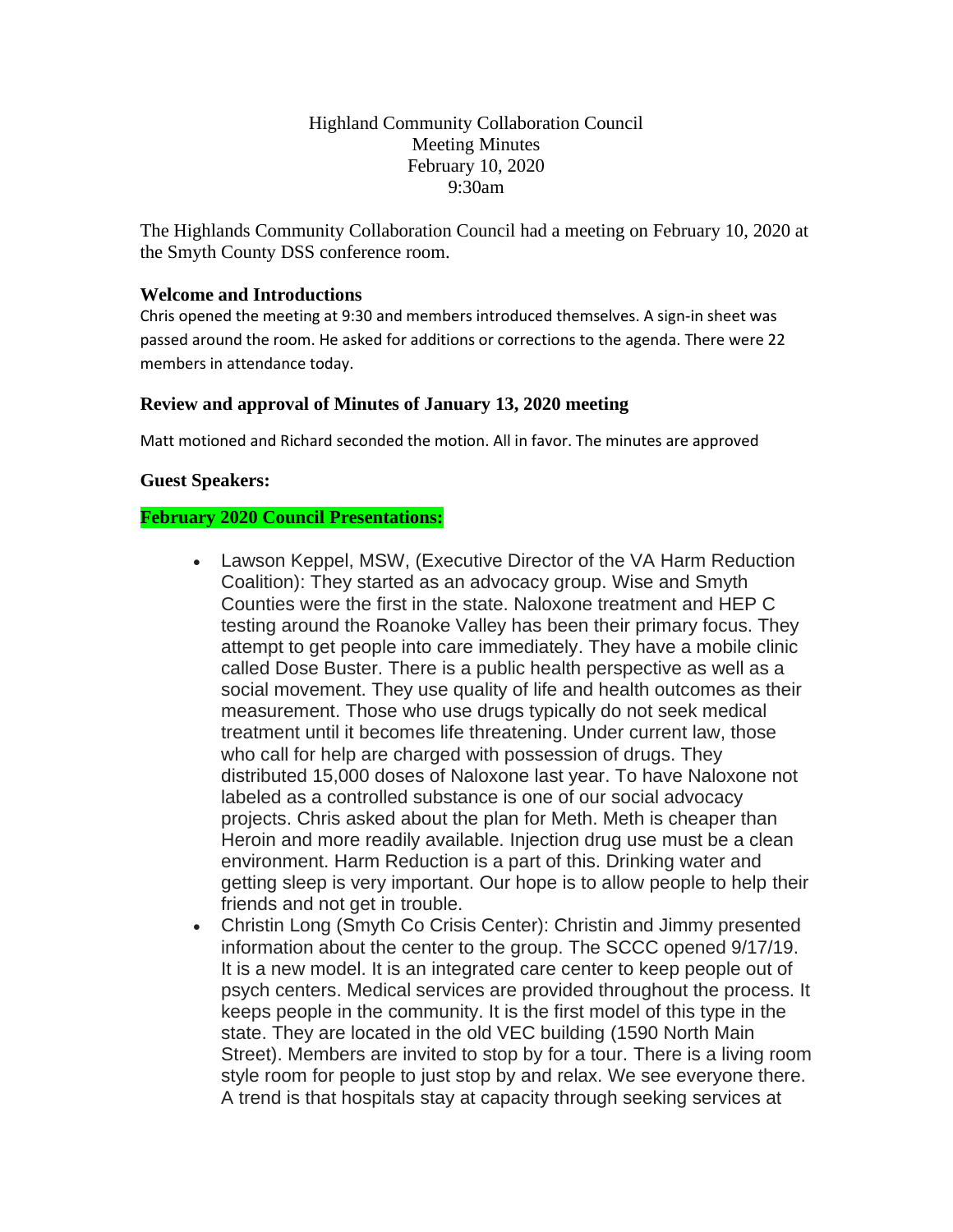ER's. The goal is to eliminate the use of ER's for crisis mental health care. They want to get to the point that they can keep individuals up to 23-hours per day. Detox is also available at the crisis stabilization unit. They have several groups to provide stabilization. They are monitoring services. They are open 7-days a week. Can be referred or dust walk in. Now open 8-8. There will be services available near the hospital in Wytheville. There has been a dramatic decrease in the number of TDO's. We normally see around 200 per month. There is an intake (pre-screening assessment) being competed on clients. Cornerstone is local and can be an additional option to hospitalization.

- Felisha McNabb: Update on SCC status: The form will be submitted today.
- Tracy Davidson: Major, App. CCAP/Honaker. Overview of VADOC CCAP: A PowerPoint presentation was presented to the group. It will also be available on the Council website.

# **New Business**

Council Structure/Alignment: Kathy Fugate is interested in joining the Board of Directors.

# **March 2020 Council Presentations: Suggestions?**

Pastor Davis with the Gray House in Bristol. Sharon Gallimore with the Grace House in Wytheville.

# **Sub-Committee Reports**

# **Re-entry Updates**

# **Local Coalition Updates**

# **Sub-Committee Reports:**

*Housing Committee/ Service Integration Committee/ Grants/Finance Committee* (Matt, Emma, Andy, Felisha, and Linda)

*Employment Committee:* (Jimmy with DARS, Mike with VEC) None

*Mentoring Committee/ Substance Abuse Committee:* (Ruth, Teresa, Chris, Chuck) None *Public Relations Committee:* (Kim, Manuel) None *Executive Committee:* (Chris, Richard, Felisha and Chris).